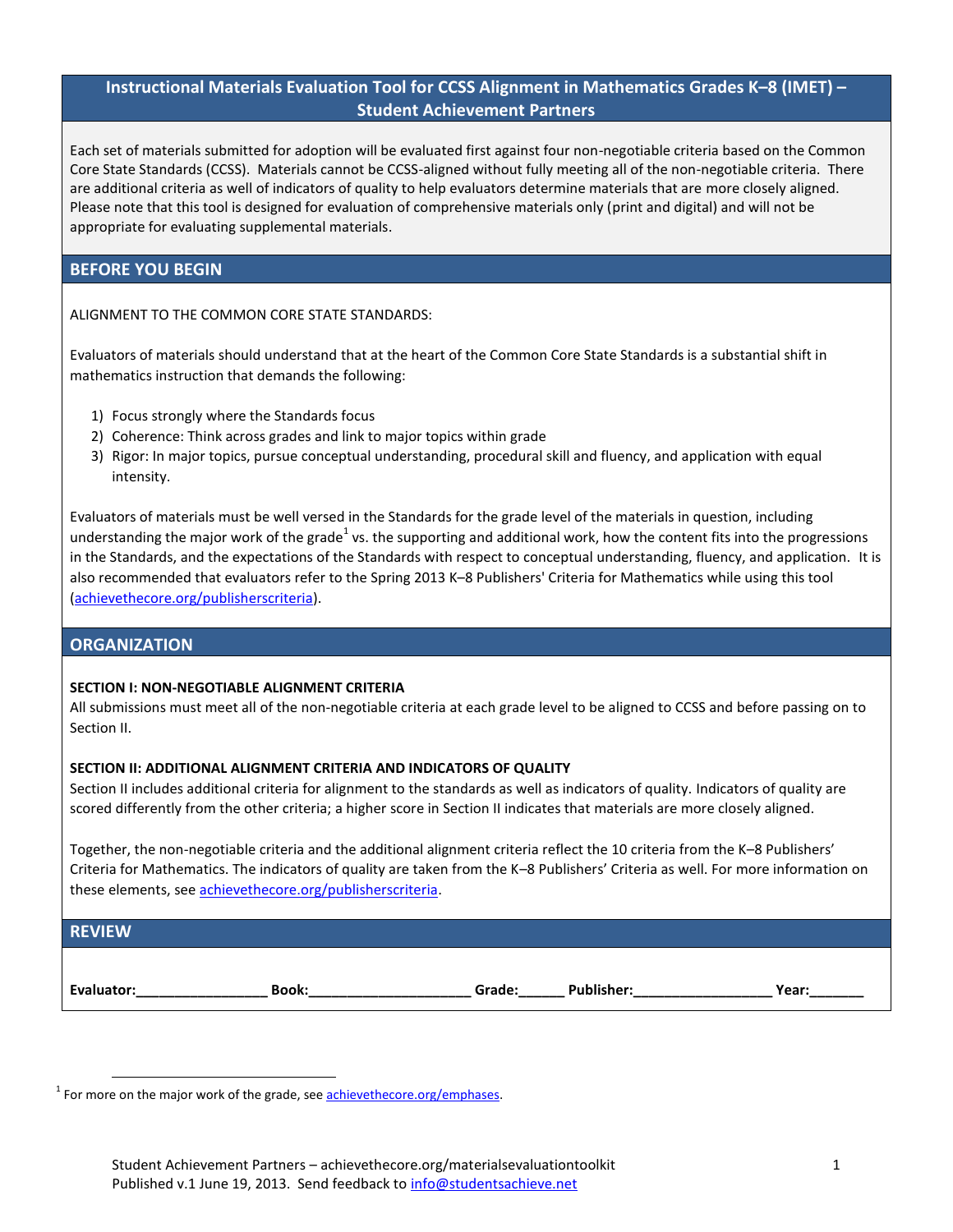| <b>SECTION I:</b>                                                                                                                                                                                                          | <b>METRICS</b>                                                                         |                       |                                 |                                               |                                                                             |                          |                                               |
|----------------------------------------------------------------------------------------------------------------------------------------------------------------------------------------------------------------------------|----------------------------------------------------------------------------------------|-----------------------|---------------------------------|-----------------------------------------------|-----------------------------------------------------------------------------|--------------------------|-----------------------------------------------|
| Non-Negotiable 1.<br><b>FOCUS ON MAJOR</b><br><b>WORK:</b><br><b>Students and</b><br>teachers using the<br>materials as<br>designed devote the<br>large majority <sup>2</sup> of<br>time in each grade<br>K-8 to the major | Sample Worksheet 1 - Materials focus on the major clusters of each grade. <sup>5</sup> |                       |                                 |                                               |                                                                             |                          |                                               |
|                                                                                                                                                                                                                            | Grade                                                                                  | <b>Major Clusters</b> | <b>Days Spent</b><br>on Cluster | % of Total<br><b>Time Spent</b><br>on Cluster | <b>Additional or</b><br><b>Supporting</b><br>Clusters or Other <sup>6</sup> | Days Spent<br>on Cluster | % of Total<br><b>Time Spent</b><br>on Cluster |
|                                                                                                                                                                                                                            |                                                                                        | K.CC: A, B, C         |                                 |                                               | K.MD: A, B                                                                  |                          |                                               |
|                                                                                                                                                                                                                            | 1A.                                                                                    | K.OA: A               |                                 |                                               | K.G: A, B                                                                   |                          |                                               |
|                                                                                                                                                                                                                            | Kindergarten                                                                           | K.NBT: A              |                                 |                                               | <b>OTHER</b>                                                                |                          |                                               |
| work of the grade. <sup>3,4</sup>                                                                                                                                                                                          |                                                                                        | <b>Major Total:</b>   |                                 |                                               | <b>Non-Major Total:</b>                                                     |                          |                                               |
|                                                                                                                                                                                                                            |                                                                                        | 1.0A: A, B, C, D      |                                 |                                               | 1.MD: B, C                                                                  |                          |                                               |
|                                                                                                                                                                                                                            | 1B. Grade 1                                                                            | 1.NBT: A, B, C        |                                 |                                               | 1.G:A                                                                       |                          |                                               |
|                                                                                                                                                                                                                            |                                                                                        | 1.MD: A               |                                 |                                               | <b>OTHER</b>                                                                |                          |                                               |
|                                                                                                                                                                                                                            |                                                                                        | <b>Major Total:</b>   |                                 |                                               | <b>Non-Major Total:</b>                                                     |                          |                                               |
|                                                                                                                                                                                                                            |                                                                                        |                       |                                 |                                               | 2.0A: C                                                                     |                          |                                               |
|                                                                                                                                                                                                                            | 1C. Grade 2                                                                            | 2.0A: A, B            |                                 |                                               | 2.MD: C, D                                                                  |                          |                                               |
|                                                                                                                                                                                                                            |                                                                                        | 2.NBT: A, B           |                                 |                                               | 2.G: A                                                                      |                          |                                               |
|                                                                                                                                                                                                                            |                                                                                        | 2.MD: A, B            |                                 |                                               | <b>OTHER</b>                                                                |                          |                                               |
|                                                                                                                                                                                                                            |                                                                                        | <b>Major Total:</b>   |                                 |                                               | <b>Non-Major Total:</b>                                                     |                          |                                               |
|                                                                                                                                                                                                                            |                                                                                        |                       |                                 |                                               | 3.NBT: A                                                                    |                          |                                               |
|                                                                                                                                                                                                                            | 1D. Grade 3                                                                            | 3.0A: A, B, C, D      |                                 |                                               | 3.MD: B, D                                                                  |                          |                                               |
|                                                                                                                                                                                                                            |                                                                                        | 3.NF: A               |                                 |                                               | 3.G: A                                                                      |                          |                                               |
|                                                                                                                                                                                                                            |                                                                                        | 3.MD: A, C            |                                 |                                               | <b>OTHER</b>                                                                |                          |                                               |
|                                                                                                                                                                                                                            |                                                                                        | <b>Major Total:</b>   |                                 |                                               | <b>Non-Major Total:</b>                                                     |                          |                                               |
|                                                                                                                                                                                                                            |                                                                                        |                       |                                 |                                               | 4.0A: B, C                                                                  |                          |                                               |
|                                                                                                                                                                                                                            |                                                                                        | 4.0A: A               |                                 |                                               | 4.MD: A, B, C                                                               |                          |                                               |
|                                                                                                                                                                                                                            | 1E. Grade 4                                                                            | 4.NBT: A, B           |                                 |                                               | 4.G: A                                                                      |                          |                                               |
|                                                                                                                                                                                                                            |                                                                                        | 4.NF: A, B, C         |                                 |                                               | <b>OTHER</b>                                                                |                          |                                               |
|                                                                                                                                                                                                                            |                                                                                        | <b>Major Total:</b>   |                                 |                                               | <b>Non-Major Total:</b>                                                     |                          |                                               |
|                                                                                                                                                                                                                            |                                                                                        |                       |                                 |                                               | 5.0A: A, B                                                                  |                          |                                               |
|                                                                                                                                                                                                                            |                                                                                        | 5.NBT: A, B           |                                 |                                               | 5.MD: A, B                                                                  |                          |                                               |
|                                                                                                                                                                                                                            | 1F. Grade 5                                                                            | 5.NF: A, B            |                                 |                                               | 5.G: A, B                                                                   |                          |                                               |
|                                                                                                                                                                                                                            |                                                                                        | 5.MD: C               |                                 |                                               | <b>OTHER</b>                                                                |                          |                                               |
|                                                                                                                                                                                                                            |                                                                                        | <b>Major Total:</b>   |                                 |                                               | <b>Non-Major Total:</b>                                                     |                          |                                               |
|                                                                                                                                                                                                                            |                                                                                        |                       |                                 |                                               |                                                                             |                          |                                               |

 2 The materials should devote at least 65% and up to approximately 85% of class time to the major work of the grade with Grades K–2 nearer the

upper end of that range, i.e., 85%.<br><sup>3</sup> Refer also to criterion #1 in the K–8 Publishers' Criteria for the Common Core State Standards for Mathematics (Spring 2013).

 $<sup>4</sup>$  If materials show time in both block and standard 'days,' choose either but remain consistent.</sup>

<sup>&</sup>lt;sup>5</sup> Interactive worksheets for the evaluation of this non-negotiable can be found at achievethecore.org/materialsevaluationtoolkit

 $^6$  Other signifies content that is found in other grades of the CCSSM or that is not part of the CCSSM.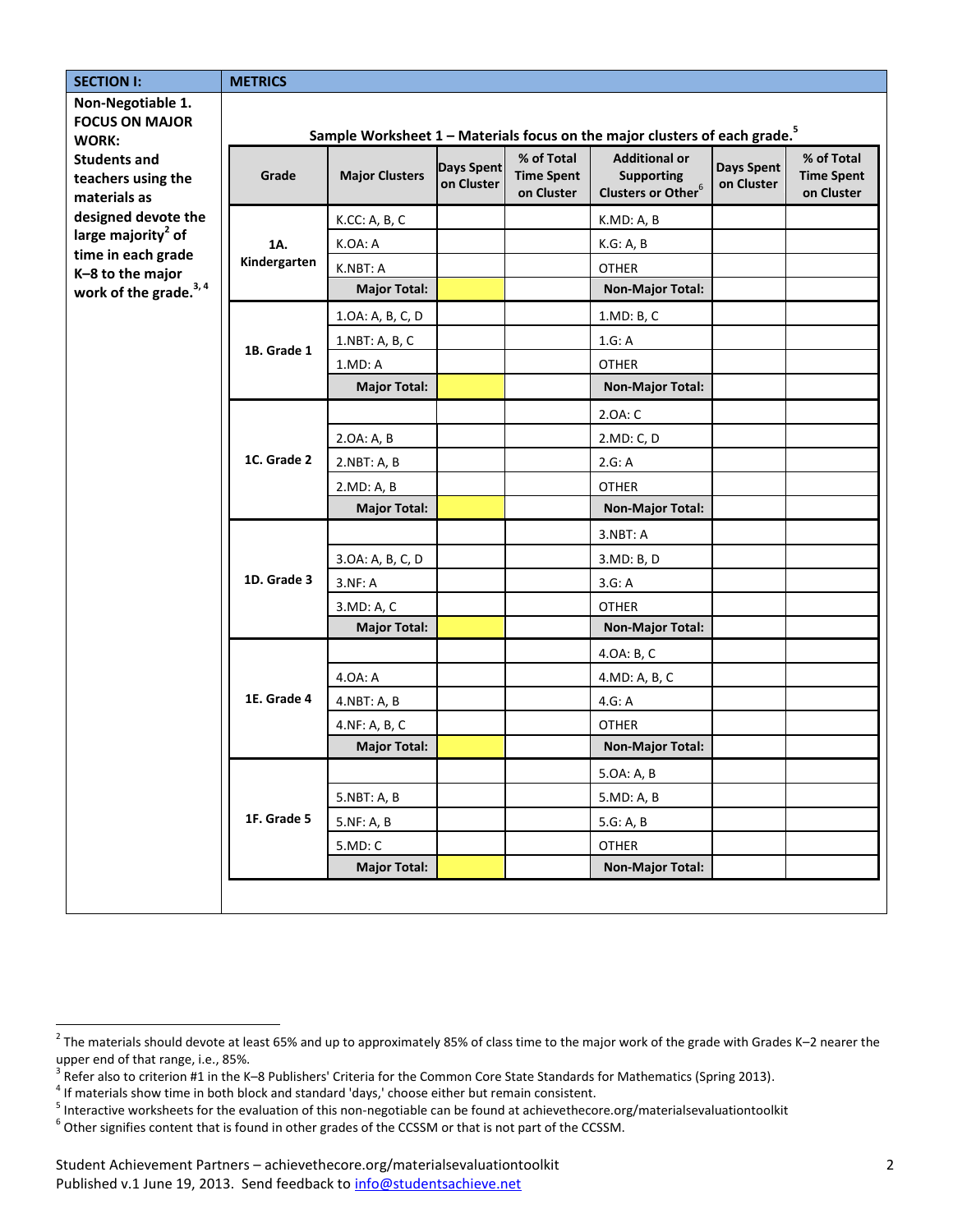| <b>SECTION I (Cont):</b>                                                                                                                                                                  | <b>METRICS</b>             |                                        |                                 |                                               |                                                                                                                                                                                                                                                        |                                 |                                               |
|-------------------------------------------------------------------------------------------------------------------------------------------------------------------------------------------|----------------------------|----------------------------------------|---------------------------------|-----------------------------------------------|--------------------------------------------------------------------------------------------------------------------------------------------------------------------------------------------------------------------------------------------------------|---------------------------------|-----------------------------------------------|
| Non-Negotiable 1.<br><b>FOCUS ON MAJOR</b><br><b>WORK:</b><br><b>Students and</b><br>teachers using the<br>materials as<br>designed devote the<br>large majority of<br>time in each grade | Grade                      | <b>Major</b><br><b>Clusters</b>        | Days Spent on<br><b>Cluster</b> | % of Total<br><b>Time Spent</b><br>on Cluster | <b>Additional or</b><br><b>Supporting</b><br><b>Clusters or</b><br>Other                                                                                                                                                                               | Days Spent on<br><b>Cluster</b> | % of Total<br><b>Time Spent</b><br>on Cluster |
|                                                                                                                                                                                           |                            | 6.RP: A                                |                                 |                                               | 6.NS: B<br>6.G: A                                                                                                                                                                                                                                      |                                 |                                               |
|                                                                                                                                                                                           | 1G. Grade 6                | 6.NS: A, C<br>6.EE: A, B, C            |                                 |                                               | 6.SP: A, B<br><b>OTHER</b>                                                                                                                                                                                                                             |                                 |                                               |
| K-8 to the major                                                                                                                                                                          |                            | <b>Major Total:</b>                    |                                 |                                               | Non-Major                                                                                                                                                                                                                                              |                                 |                                               |
| work of the grade.                                                                                                                                                                        |                            | 7.RP: A                                |                                 |                                               | 7.G: A, B                                                                                                                                                                                                                                              |                                 |                                               |
|                                                                                                                                                                                           | 1H. Grade 7                | 7.NS: A                                |                                 |                                               | 7.SP: A, B, C                                                                                                                                                                                                                                          |                                 |                                               |
|                                                                                                                                                                                           |                            | 7.EE: A, B                             |                                 |                                               | <b>OTHER</b>                                                                                                                                                                                                                                           |                                 |                                               |
|                                                                                                                                                                                           |                            | <b>Major Total:</b>                    |                                 |                                               | Non-Major                                                                                                                                                                                                                                              |                                 |                                               |
|                                                                                                                                                                                           | 11. Grade 8                |                                        |                                 |                                               | 8.NS: A                                                                                                                                                                                                                                                |                                 |                                               |
|                                                                                                                                                                                           |                            | 8.EE: A, B, C                          |                                 |                                               | 8.G: C                                                                                                                                                                                                                                                 |                                 |                                               |
|                                                                                                                                                                                           |                            | 8.F: A, B                              |                                 |                                               | 8.SP: A                                                                                                                                                                                                                                                |                                 |                                               |
|                                                                                                                                                                                           |                            | 8.G: A, B                              |                                 |                                               | <b>OTHER</b>                                                                                                                                                                                                                                           |                                 |                                               |
|                                                                                                                                                                                           |                            | <b>Major Total:</b>                    |                                 |                                               | Non-Major                                                                                                                                                                                                                                              |                                 |                                               |
|                                                                                                                                                                                           | <b>Justification/Notes</b> | not average across two or more grades. |                                 |                                               | To be aligned to the CCSSM, materials should devote at least 65% and up to<br>approximately 85% of class time to the major work of each grade with Grades K-2<br>nearer the upper end of that range, i.e., 85%. Each grade must meet the criterion; do |                                 | Meet?<br>(Y/N)                                |
|                                                                                                                                                                                           |                            |                                        |                                 |                                               |                                                                                                                                                                                                                                                        |                                 |                                               |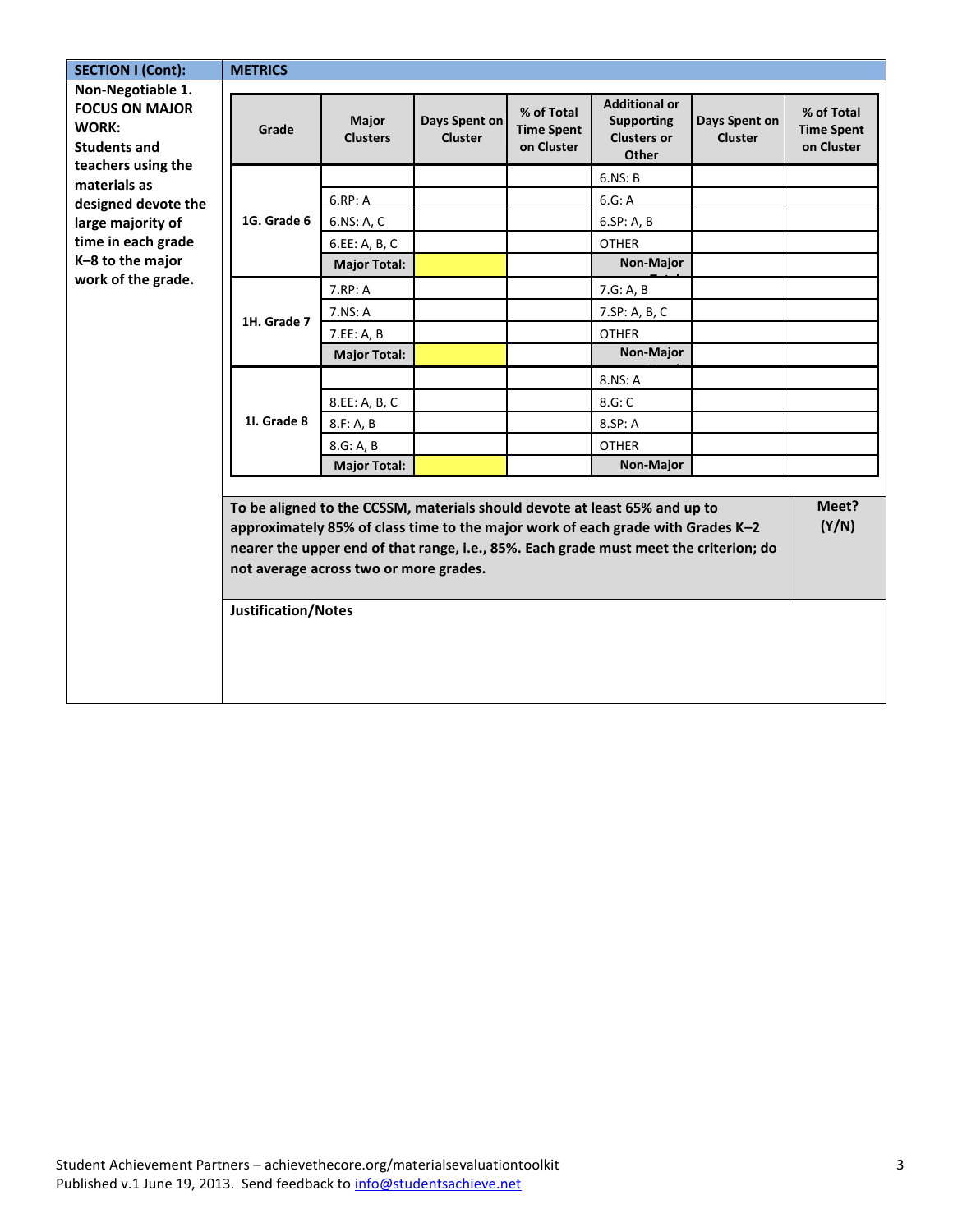| <b>SECTION I (continued):</b>              | <b>METRICS</b>                                                                                                                                                                                                                                                                                       |                    |                               |          |  |
|--------------------------------------------|------------------------------------------------------------------------------------------------------------------------------------------------------------------------------------------------------------------------------------------------------------------------------------------------------|--------------------|-------------------------------|----------|--|
| Non-Negotiable 2.                          |                                                                                                                                                                                                                                                                                                      |                    |                               |          |  |
| FOCUS IN K-8:                              | Sample Worksheet 2 - Materials focus in K-8                                                                                                                                                                                                                                                          |                    |                               |          |  |
| <b>Materials do not</b>                    |                                                                                                                                                                                                                                                                                                      | <b>Grade level</b> | <b>Materials assess these</b> |          |  |
| assess any of the                          | <b>Topic</b>                                                                                                                                                                                                                                                                                         | introduced in      | topics only at, or after,     | Evidence |  |
| following topics<br>before the grade level |                                                                                                                                                                                                                                                                                                      | the Standards      | the indicated grade level     |          |  |
| indicated. <sup>7</sup>                    | 2A. Probability, including<br>chance, likely outcomes,<br>probability models.                                                                                                                                                                                                                        | $\overline{7}$     | T.<br>F                       |          |  |
|                                            | 2B. Statistical distributions,<br>including center, variation,<br>clumping, outliers, mean,<br>median, mode, range, quartiles;<br>and statistical association or<br>trends, including two-way<br>tables, bivariate measurement<br>data, scatter plots, trend line,<br>line of best fit, correlation. | 6                  | T.<br>F                       |          |  |
|                                            | 2C. Similarity, congruence, or<br>geometric transformations.                                                                                                                                                                                                                                         | 8                  | T.<br>$\overline{F}$          |          |  |
|                                            | 2D. Symmetry of shapes,<br>including line/reflection<br>symmetry, rotational symmetry.                                                                                                                                                                                                               | 4                  | T.<br>F                       |          |  |
|                                            | To be aligned to the CCSSM, materials cannot assess above-named topics before they are introduced in the<br>CCCSSM. All four of the T/F items above must be marked 'true' (T).<br>Justification/Notes                                                                                                |                    |                               |          |  |
|                                            |                                                                                                                                                                                                                                                                                                      |                    |                               |          |  |

 7 Refer also to criterion #2 in the K–8 Publishers' Criteria for the Common Core State Standards for Mathematics (Spring 2013).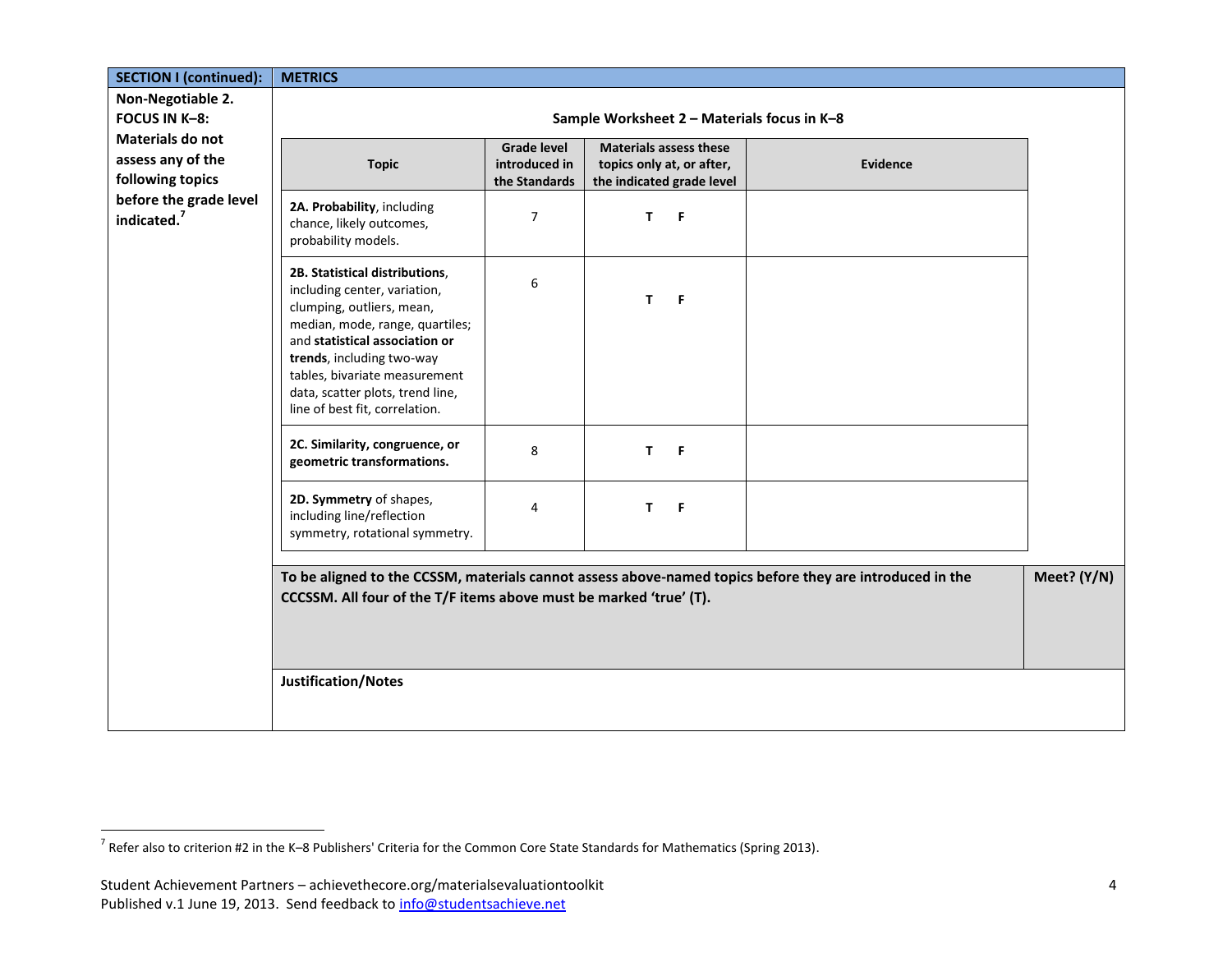| <b>SECTION I (continued):</b>                                                                                                                                                                                                                                                                                                                             | <b>METRICS</b>                                                                                                                                                                                                      |                   |          |             |  |  |
|-----------------------------------------------------------------------------------------------------------------------------------------------------------------------------------------------------------------------------------------------------------------------------------------------------------------------------------------------------------|---------------------------------------------------------------------------------------------------------------------------------------------------------------------------------------------------------------------|-------------------|----------|-------------|--|--|
| Non-Negotiable 3.                                                                                                                                                                                                                                                                                                                                         |                                                                                                                                                                                                                     |                   |          |             |  |  |
| <b>RIGOR AND BALANCE:</b>                                                                                                                                                                                                                                                                                                                                 | Sample Worksheet 3 - Rigor and balance within each grade                                                                                                                                                            |                   |          |             |  |  |
| Each grade's<br>instructional materials                                                                                                                                                                                                                                                                                                                   | <b>Aspects of Rigor</b>                                                                                                                                                                                             | <b>True/False</b> | Evidence |             |  |  |
| reflect the balances in<br>the Standards and<br>help students meet<br>standards or cluster headings.<br>the Standards'<br>rigorous expectations,<br>by helping students<br>an expectation of procedural skill and fluency.<br>develop conceptual<br>understanding,<br>procedural skill and<br>fluency, and<br>application. <sup>8</sup><br>of each grade. | 3A. Attention to Conceptual Understanding: Materials<br>develop conceptual understanding of key mathematical<br>concepts, especially where called for in specific content                                           | F<br>T            |          |             |  |  |
|                                                                                                                                                                                                                                                                                                                                                           | 3B. Attention to Procedural Skill and Fluency: Materials give<br>attention throughout the year to individual standards that set                                                                                     | T<br>F            |          |             |  |  |
|                                                                                                                                                                                                                                                                                                                                                           | 3C. Attention to Applications: Materials are designed so that<br>teachers and students spend sufficient time working with<br>engaging applications, without losing focus on the major work                          | F.<br>т           |          |             |  |  |
|                                                                                                                                                                                                                                                                                                                                                           | 3D. Balance: The three aspects of rigor are not always treated<br>together, and are not always treated separately                                                                                                   | T<br>F            |          |             |  |  |
|                                                                                                                                                                                                                                                                                                                                                           | To be aligned to the CCSSM, materials for each grade must attend to each element of rigor and must represent<br>the balance reflected in the Standards. All four of the T/F items above must be marked 'true' (T).' |                   |          | Meet? (Y/N) |  |  |
|                                                                                                                                                                                                                                                                                                                                                           | <b>Justification/Notes</b>                                                                                                                                                                                          |                   |          |             |  |  |

 8 Refer also to criterion #4 in the K–8 Publishers' Criteria for the Common Core State Standards for Mathematics (Spring 2013).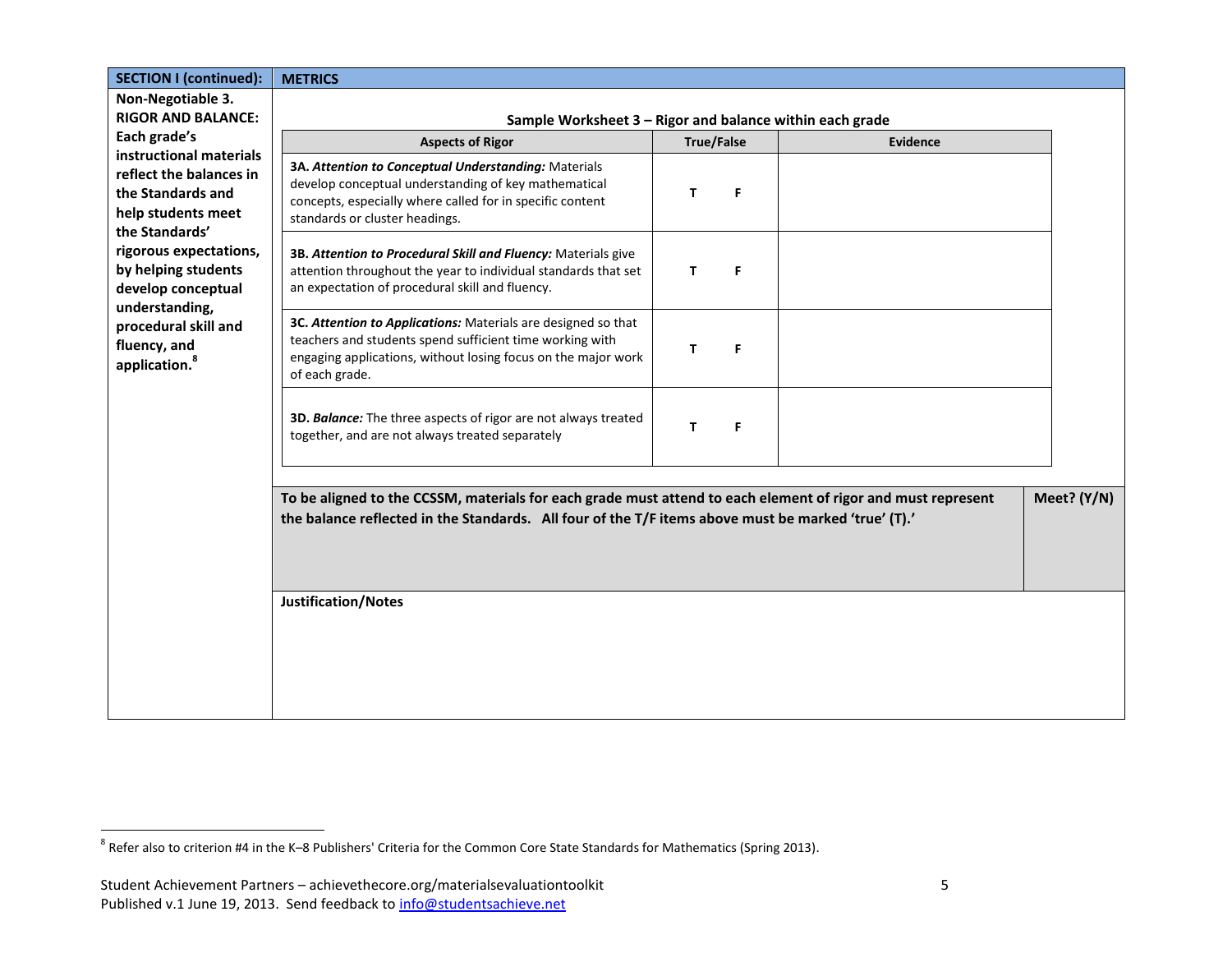| <b>SECTION I (continued):</b>                                                                                            | <b>METRICS</b>                                                                                                                                                                                                                                                                                                              |              |                 |             |  |
|--------------------------------------------------------------------------------------------------------------------------|-----------------------------------------------------------------------------------------------------------------------------------------------------------------------------------------------------------------------------------------------------------------------------------------------------------------------------|--------------|-----------------|-------------|--|
| Non-Negotiable 4.                                                                                                        | Sample Worksheet 4 - Connections between the Standards for Mathematical Practice                                                                                                                                                                                                                                            |              |                 |             |  |
| <b>PRACTICE-CONTENT</b>                                                                                                  | and Standards for Mathematical Content                                                                                                                                                                                                                                                                                      |              |                 |             |  |
| <b>CONNECTIONS:</b><br><b>Materials</b>                                                                                  | <b>Practice-Content Connections</b>                                                                                                                                                                                                                                                                                         | True / False | <b>Evidence</b> |             |  |
| meaningfully connect<br>the Standards for<br><b>Mathematical Content</b><br>and the Standards for<br><b>Mathematical</b> | 4A. The materials connect the Standards for Mathematical<br>Practice and the Standards for Mathematical Content.<br>4B. The developer provides a description or analysis, aimed at                                                                                                                                          | T.<br>F.     |                 |             |  |
| Practice. <sup>9, 10</sup>                                                                                               | evaluators, which shows how materials meaningfully connect<br>the Standards for Mathematical Practice to the Standards for<br>Mathematical Content within each applicable grade.                                                                                                                                            | T.<br>- F    |                 |             |  |
|                                                                                                                          | To be aligned to the CCSSM, materials must connect the practice standards and content standards and the<br>developer must provide a narrative that describes how the two sets of standards are meaningfully connected<br>within the set of materials for each grade. Both of the T/F items above must be marked 'true' (T). |              |                 | Meet? (Y/N) |  |
|                                                                                                                          | <b>Justification/Notes</b>                                                                                                                                                                                                                                                                                                  |              |                 |             |  |
|                                                                                                                          | Materials must meet all four non-negotiable criteria listed above to be aligned to the CCSS and to<br>continue to the evaluation in Section II.                                                                                                                                                                             |              |                 | # Met:      |  |

 9 Refer also to criterion #7 in the K–8 Publishers' Criteria for the Common Core State Standards for Mathematics (Spring 2013).

 $10$  All items do not need to align to a Mathematical Practice. In addition, there is no requirement to have an equal balance among the Mathematical Practices in any set of materials or grade.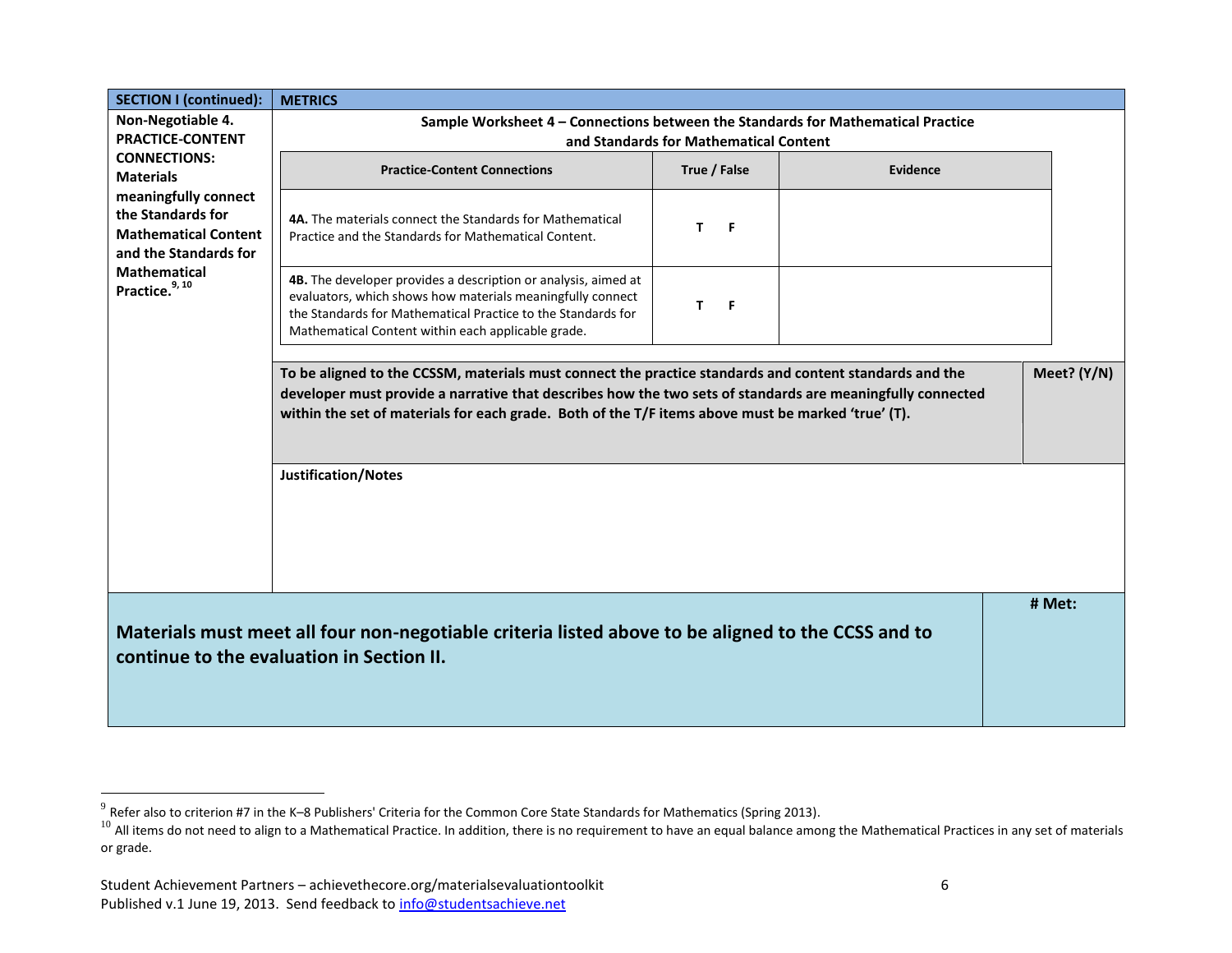#### **SECTION II: ADDITIONAL ALIGNMENT CRITERIA AND INDICATORS OF QUALITY**

Materials must meet all four non-negotiable criteria listed above to be aligned to the CCSS and to continue to the evaluation in Section II.

Section II includes additional criteria for alignment to the Standards as well as indicators of quality. Indicators of quality are scored differently from the other criteria: a higher score in Section II indicates that materials are more closely aligned. Instructional materials evaluated against the criteria in Section II will be rated on the following scale:

- 2 **–** (meets criteria): A score of 2 means that the materials meet the full intention of the criterion in all grades.
- 1 **–** (partially meets criteria): A score of 1 means that the materials meet the full intention of the criterion for some grades or meets the criterion in many aspects but not the full intent of the criterion.
- 0 **–** (does not meet criteria): A score of 0 means that the materials do not meet many aspects of the criterion.

For Section II parts A, B, and C, districts should determine the minimum number of points required for approval. Before evaluation, please review sections A – C, decide the minimum score according to the needs of your district, and write in the number for each section.

| II(A). ALIGNMENT CRITERIA FOR STANDARDS FOR MATHEMATICAL CONTENT                                                                                                                                             | <b>SCORE</b>                    | <b>JUSTIFICATION/NOTES</b> |
|--------------------------------------------------------------------------------------------------------------------------------------------------------------------------------------------------------------|---------------------------------|----------------------------|
| 1. Supporting content enhances focus and coherence simultaneously by engaging<br>students in the major work of the grade. <sup>11</sup>                                                                      | 2<br>0<br>1                     |                            |
| 2. Materials are consistent with the progressions in the Standards. <sup>12</sup>                                                                                                                            |                                 |                            |
| 2A. Materials base content progressions on the grade-by-grade progressions in the<br>Standards.                                                                                                              | $\Omega$<br>$\mathcal{P}$<br>-1 |                            |
| 2B. Materials give all students extensive work with grade-level problems.                                                                                                                                    | 0<br>2<br>1                     |                            |
| 2C. Materials relate grade level concepts explicitly to prior knowledge from earlier grades.                                                                                                                 | 0<br>2<br>1                     |                            |
| 3. Materials foster coherence through connections at a single grade, where<br>appropriate and where required by the Standards. <sup>13</sup>                                                                 |                                 |                            |
| 3A. Materials include learning objectives that are visibly shaped by CCSSM cluster headings.                                                                                                                 | $\overline{2}$<br>$\Omega$<br>1 |                            |
| 3B. Materials including problems and activities that serve to connect two or more clusters<br>in a domain, or two or more domains in a grade, in cases where these connections are<br>natural and important. | $\Omega$                        |                            |
| 3C. Materials preserve the focus, coherence, and rigor of the Standards even when<br>targeting specific objectives.                                                                                          | 2<br>0                          |                            |
| MUST HAVE POINTS IN SECTION II(A) FOR APPROVAL <sup>14</sup>                                                                                                                                                 |                                 | Score:                     |

<sup>&</sup>lt;sup>11</sup> Refer also to criterion #3 in the K–8 Publishers' Criteria for the Common Core State Standards for Mathematics (Spring 2013).

 $\overline{a}$ 

<sup>&</sup>lt;sup>12</sup> Refer also to criterion #5 in the K–8 Publishers' Criteria for the Common Core State Standards for Mathematics (Spring 2013).

 $13$  Refer also to criterion #6 in the K–8 Publishers' Criteria for the Common Core State Standards for Mathematics (Spring 2013).

 $14$  For district determination

Student Achievement Partners – achievethecore.org/materialsevaluationtoolkit 7 Published v.1 June 19, 2013. Send feedback to info@studentsachieve.net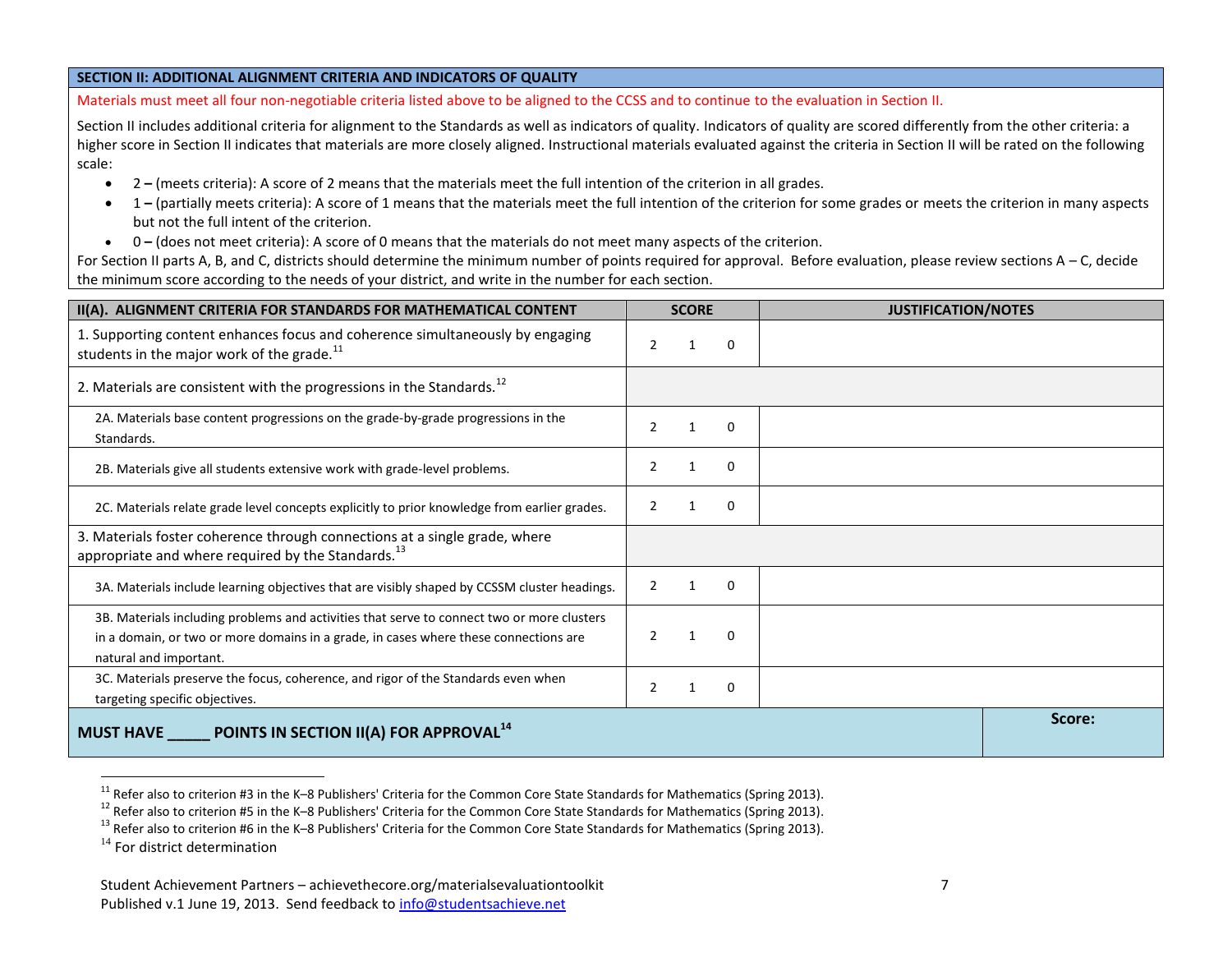| SECTION II: ADDITIONAL ALIGNMENT CRITERIA AND INDICATORS OF QUALITY (Continued)                                                                                                                    |                                           |                            |        |
|----------------------------------------------------------------------------------------------------------------------------------------------------------------------------------------------------|-------------------------------------------|----------------------------|--------|
| II(B). ALIGNMENT CRITERIA FOR STANDARDS FOR MATHEMATICAL PRACTICE                                                                                                                                  | <b>SCORE</b>                              | <b>JUSTIFICATION/NOTES</b> |        |
| 4. Focus and Coherence via Practice Standards: Materials promote focus and<br>coherence by connecting practice standards with content that is emphasized in the<br>Standards. <sup>15</sup>        | $\mathcal{P}$<br>$\mathbf{1}$<br>$\Omega$ |                            |        |
| 5. Careful Attention to Each Practice Standard: Materials attend to the full meaning<br>of each practice standard. <sup>16</sup>                                                                   | 0<br>$\mathcal{P}$                        |                            |        |
| 6. Emphasis on Mathematical Reasoning: Materials support the Standards' emphasis<br>on mathematical reasoning by <sup>17</sup> :                                                                   |                                           |                            |        |
| 6A. Materials prompt students to construct viable arguments and critique the arguments of<br>other concerning key grade-level mathematics that is detailed in the content standards (cf.<br>MP.3). | $\Omega$<br>$\mathcal{P}$<br>$\mathbf 1$  |                            |        |
| 6B. Materials engage students in problem solving as a form of argument.                                                                                                                            | 0                                         |                            |        |
| 6C. Materials explicitly attend to the specialized language of mathematics.                                                                                                                        | $\Omega$                                  |                            |        |
| <b>POINTS IN SECTION II(B) FOR APPROVAL <math>^{18}</math></b><br><b>MUST HAVE</b>                                                                                                                 |                                           |                            | Score: |

 $\overline{a}$ 

<sup>&</sup>lt;sup>15</sup> Refer also to criterion #8 in the K–8 Publishers' Criteria for the Common Core State Standards for Mathematics (Spring 2013).

 $^{16}$  Refer also to criterion #9 in the K–8 Publishers' Criteria for the Common Core State Standards for Mathematics (Spring 2013).

<sup>17</sup> Refer also to criterion #10 in the K–8 Publishers' Criteria for the Common Core State Standards for Mathematics (Spring 2013).

<sup>&</sup>lt;sup>18</sup> For district determination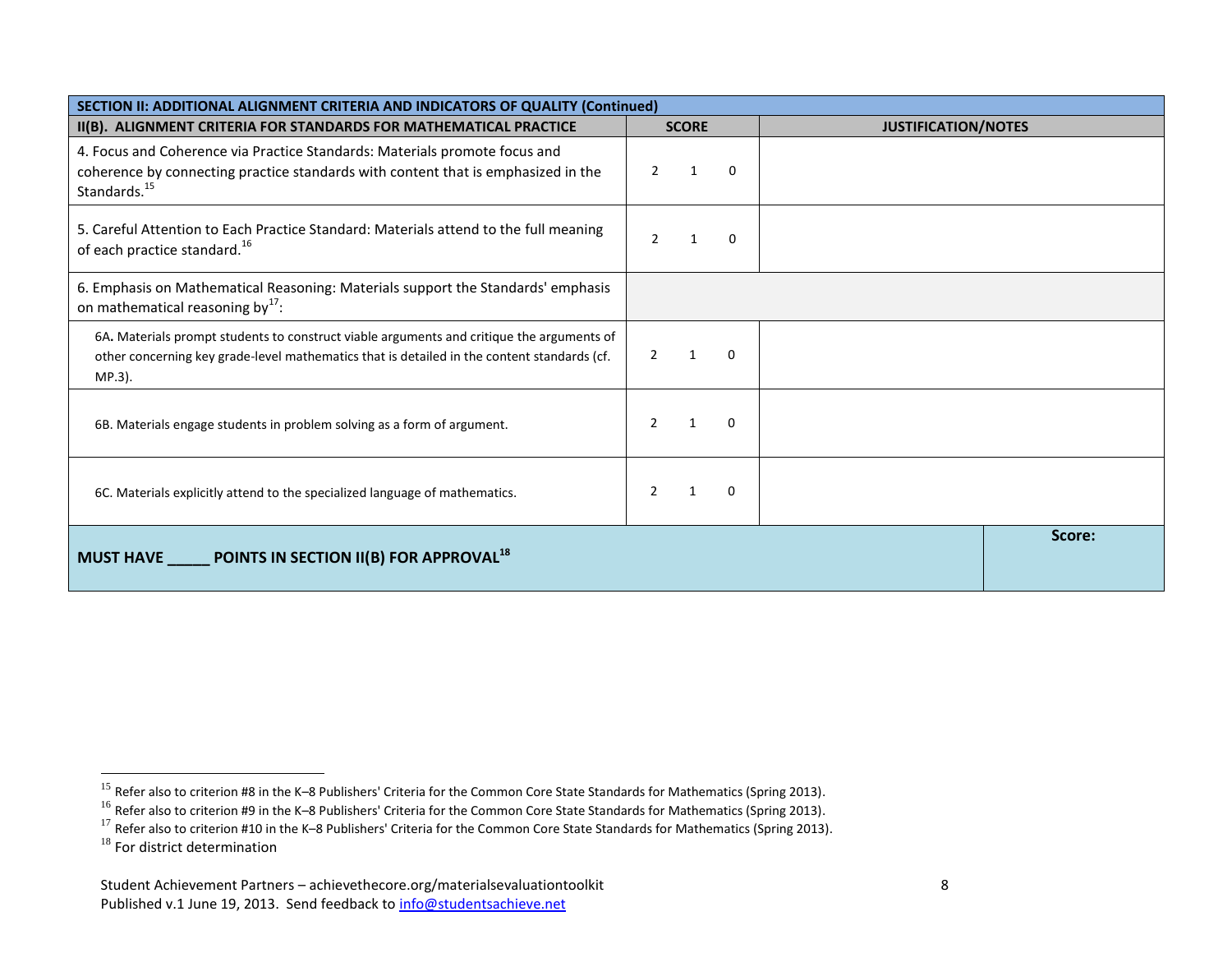| SECTION II: ADDITIONAL ALIGNMENT CRITERIA AND INDICATORS OF QUALITY (Continued)                                                                                                                                                                                                                                                                                                                                                                                                                                                |                                            |                            |  |
|--------------------------------------------------------------------------------------------------------------------------------------------------------------------------------------------------------------------------------------------------------------------------------------------------------------------------------------------------------------------------------------------------------------------------------------------------------------------------------------------------------------------------------|--------------------------------------------|----------------------------|--|
| II(C). INDICATORS OF QUALITY <sup>19</sup>                                                                                                                                                                                                                                                                                                                                                                                                                                                                                     | <b>SCORE</b>                               | <b>JUSTIFICATION/NOTES</b> |  |
| 7. The underlying design of the materials distinguishes between problems and<br>exercises. In essence the difference is that in solving problems, students learn new<br>mathematics, whereas in working exercises, students apply what they have already<br>learned to build mastery. Each problem or exercise has a purpose.                                                                                                                                                                                                  | $\overline{2}$<br>$\mathbf{1}$<br>$\Omega$ |                            |  |
| 8. Design of assignments is not haphazard: exercises are given in intentional sequences.                                                                                                                                                                                                                                                                                                                                                                                                                                       | $\overline{2}$<br>$\mathbf{1}$<br>$\Omega$ |                            |  |
| 9. There is variety in the pacing and grain size of content coverage.                                                                                                                                                                                                                                                                                                                                                                                                                                                          | $\overline{2}$<br>$\Omega$<br>1            |                            |  |
| 10. There is variety in what students produce. For example, students are asked to<br>produce answers and solutions, but also, in a grade-appropriate way, arguments and<br>explanations, diagrams, mathematical models, etc.                                                                                                                                                                                                                                                                                                   | $\overline{2}$<br>$\Omega$<br>1            |                            |  |
| 11. Lessons are thoughtfully structured and support the teacher in leading the class<br>through the learning paths at hand, with active participation by all students in their own<br>learning and in the learning of their classmates.                                                                                                                                                                                                                                                                                        | $\overline{2}$<br>1<br>0                   |                            |  |
| 12. There are separate teacher materials that support and reward teacher study<br>including, but not limited to: discussion of the mathematics of the units and the<br>mathematical point of each lesson as it relates to the organizing concepts of the unit,<br>discussion on student ways of thinking and anticipating a variety of students responses,<br>guidance on lesson flow, guidance on questions that prompt students thinking, and<br>discussion of desired mathematical behaviors being elicited among students. | $\overline{2}$<br>$\mathbf{1}$<br>$\Omega$ |                            |  |
| 13. Manipulatives are faithful representations of the mathematical objects they<br>represent.                                                                                                                                                                                                                                                                                                                                                                                                                                  | $\overline{2}$<br>$\mathbf 0$<br>1         |                            |  |
| 14. Manipulatives are connected to written methods.                                                                                                                                                                                                                                                                                                                                                                                                                                                                            | $\overline{2}$<br>$\mathbf{1}$<br>$\Omega$ |                            |  |
| 15. Materials are carefully reviewed by qualified individuals, whose names are listed, in<br>an effort to ensure freedom from mathematical errors and grade-level appropriateness.                                                                                                                                                                                                                                                                                                                                             | $\overline{2}$<br>$\Omega$<br>1            |                            |  |
| 16. The visual design isn't distracting or chaotic, but supports students in engaging<br>thoughtfully with the subject.                                                                                                                                                                                                                                                                                                                                                                                                        | $\overline{2}$<br>1<br>0                   |                            |  |
| 17. Support for English Language Learners and other special populations is thoughtful<br>and helps those students meet the same standards as all other students. The language<br>in which problems are posed is carefully considered.                                                                                                                                                                                                                                                                                          | $2^{\circ}$<br>1<br>$\Omega$               |                            |  |
| POINTS IN SECTION II(C) FOR APPROVAL <sup>20</sup><br><b>MUST HAVE</b>                                                                                                                                                                                                                                                                                                                                                                                                                                                         |                                            | <b>SCORE:</b>              |  |

 $\overline{a}$ 

<sup>&</sup>lt;sup>19</sup> For background information on the indicators of quality in this section, refer to pp.18-21 in the K–8 Publishers' Criteria for Mathematics.

 $^{20}$  For district determination

Student Achievement Partners – achievethecore.org/materialsevaluationtoolkit 9 Published v.1 June 19, 2013. Send feedback to info@studentsachieve.net